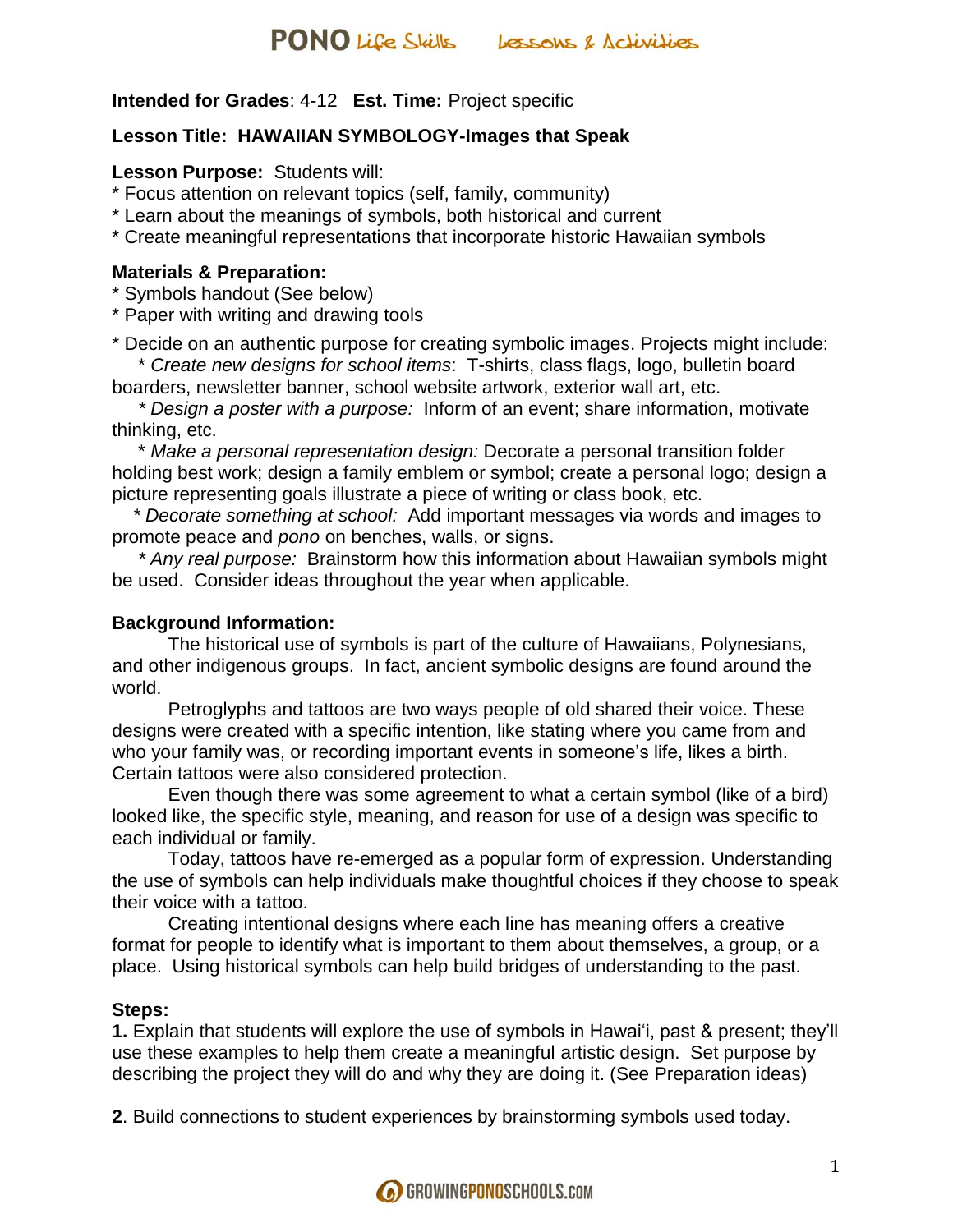(I.e.: Business signs, T-Shirts, logos, advertisements, tattoos, tagging, street and building artwork; McDonald's golden arches, Red Cross, "F" for Facebook, etc.).

**3.** Identify and discuss the purpose and features of these designs: You can ask: *Why are they created? What features are notable and work well? Why?*

**4.** Invite students to share anything else they know about petroglyphs, logos, tattoos, and other images that speak.

**5.** Explain activity purpose and guidelines (I.e.: available time; supplies; expectations and protocols).

**6.** Allow students time to create a first draft of their design and then consult with others on how to improve it. Consider encouraging revisions until students create a work of beauty that make them feel proud. Share the following three helpful guidelines for peer critique:

# *Be Kind ~ Be Specific ~ Be Helpful*

Source*: An Ethic of Excellence; Building a Culture of Craftsmanship with Students* by Ron Berger

# **Reflection Questions:**

*What did you learn that might be helpful in the future? What symbols or designs do you closely identify with, and why?*

## **Resources:**

<http://www.pbs.org/skinstories/history/hawaii.html> <http://www.hawaiialive.org/topics.php?sub=Early+Hawaiian+Society&Subtopic=97> <http://coffeetimes.com/tattoos.htm> <http://www.coffeetimes.com/petroglyphs.htm>